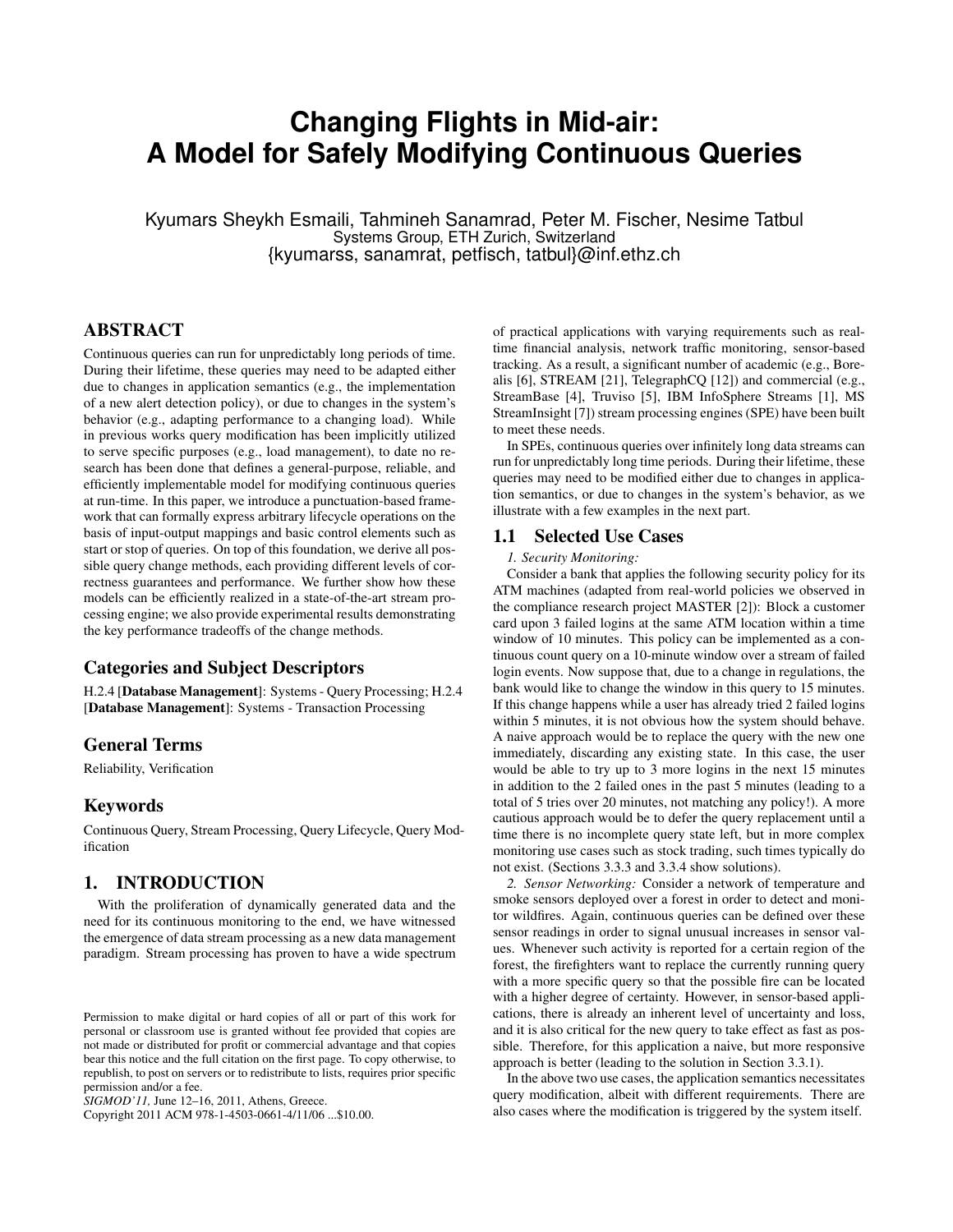

Figure 1: Running example - Q1: window size 3 slide 2 tuples.

*3. Adaptive Load Management:* SPEs need to deal with resource overload, e.g., caused by fluctuating arrival rates. The most common technique is load shedding, e.g., by inserting/removing loadreducing drop operators into/from selected parts of a running query plan [22]. This yields a "cheaper" version of the query, while the quality of the results becomes lower. A drawback of load shedding is that it takes the control away from the query writer and introduces non-deterministic behavior. In an alternative strategy, several versions of the same query are defined by the application in advance, each tailored for a different load level (see the military use case in [6]). As the system load changes due to fluctuations in input rates, the system is expected to switch adaptively between different query versions. It is crucial that the switch across different query versions happens seamlessly and efficiently, with as little additional system overhead as possible.

The above examples show the importance and diversity of query modification capability in SPEs. Each requires a different tradeoff between correctness parameters and performance, and provides different information to exploit. What is needed is a general-purpose, reliable, and efficiently implementable model for modifying continuous queries at run-time.

Since these use cases cover specific areas of the problem space, we now introduce a running example that will be used throughout the paper. Q1 uses a tuple-based sliding window of size 3 and slide 2, applying a sum operation on the window (Figure 1). Without limiting generality, we are using windows as a representative of operators whose semantics exhibit non-trivial behavior on change.

# 1.2 Our Contribution

In this paper, we introduce a punctuation-based framework for correctly modeling and efficiently implementing on-the-fly modifications over continuous queries. Our framework provides a set of basic control elements for starting and stopping queries, over which various advanced change variants can be defined, each providing different levels of correctness and performance. *Correctness* is defined through two types of criteria, *Safety* and *Liveness* [18]. Our model allows choosing different change variants for different use cases as well as defining new ones as needed. We further show how our model can be realized in a state-of-the-art stream processing engine ([3]) with few code changes and provide experimental results, demonstrating the key tradeoffs across different change variants.

The rest of this paper is outlined as follows. Section 2 introduces the basic framework and methodology on which our modification model is built. The description of the model itself follows in Section 3. In Section 4, we describe how our model can be refined onto real-life SPEs and provide an architecture and implementation on a state-of-the-art SPE in Section 5. Results of our performance study are provided in Section 6, giving guidelines about when to use which method. After a summary of related work in Section 7, we conclude the paper in Section 8 with directions for future work.

# 2. FRAMEWORK AND METHODOLOGY

Query modification can best be rooted in a general framework that tackles the boundary conditions (e.g., start, stop) of continuous queries. In order to achieve generality, precision, and deterministic behavior, this framework should not rely on semantics of specific operators, timing, or state, which are all notoriously hard to reason about (e.g., see [6] for an approach that encounters timing issues). Instead, we focus on describing input and output streams, annotating these with *punctuations* [24] which we call *Control Element*. With this approach, semantics and execution of queries are abstracted into their data dependencies. We define a minimal set of basic control elements (including their impact on output and their interaction) and derive complex control elements out of them. Within the scope of this work, we primarily focus on queries with a single input and output stream, a restriction which we plan to remove in future work. In this section, we will first introduce the foundations of our model, then the basic control elements, their interaction, and finally our methodology to model complex control elements in a generic manner. Section 3 will describe the complete execution of this methodology for *query modification*.

# 2.1 Foundations

To build our formal framework, we will first provide clear definitions for data streams and continuous queries. Moreover, we introduce a set of mapping functions, which provide the basis for all following definitions.

#### *2.1.1 Streams*

A stream S is an unbounded sequence of *stream elements*, where each stream element has a *tuple* part and a *position*. The *position* assures the total order among the stream elements.

Given our approach of inserting control elements into the stream, there are two types of stream elements:

- *Data Elements*, which carry regular data values.
- *Control Elements*. which carry control metadata.

*Control Elements* do not directly take part in query processing and therefore do not contribute to the query result. However, they convey important information to our framework regarding how the query should behave if encountering them. *Control Elements* are punctuated into the input stream either by the user or by the system itself, depending on the use case. The order among data elements can be relaxed to a partial order (for models that process elements in groups, such as STREAM [21]), only control elements need to have a total order among them and with data elements. For clarity of presentation, we assume total order among all *stream elements* in the rest of the paper.

#### *2.1.2 Continuous Queries*

A continuous query is a query that is issued once but runs forever. It takes a stream  $X$  as input and produces a stream  $Y$  as output. At any point in time  $t$ , the answer to a continuous query  $Q$  is based on the elements of its input stream  $X$  seen up to  $t$ , and this answer is updated as new stream elements continue to arrive on  $X$ , following the monotonicity definition in [19]. In our model, each continuous query Q is defined by a unique *query identifier* and a *query expression*. As a convention, we use the notation of  $x_i$  to indicate input stream elements and  $y_i$  to indicate output stream elements, where  $x$  and  $y$  correspond to the tuple parts, and  $i$  and  $j$  correspond to the positions  $(i, j \in \mathbb{N})$ , respectively.

# *2.1.3 Query Mapping Functions*

We use the notion of *mapping functions* as an abstraction of the details of the query expression. Mapping functions are defined on of a pair of streams (input and output stream) and establish a relationship between a single element in one stream to a set of elements in the other. We specify two mapping functions, which capture the data dependencies established by the query expression of a given continuous query Q: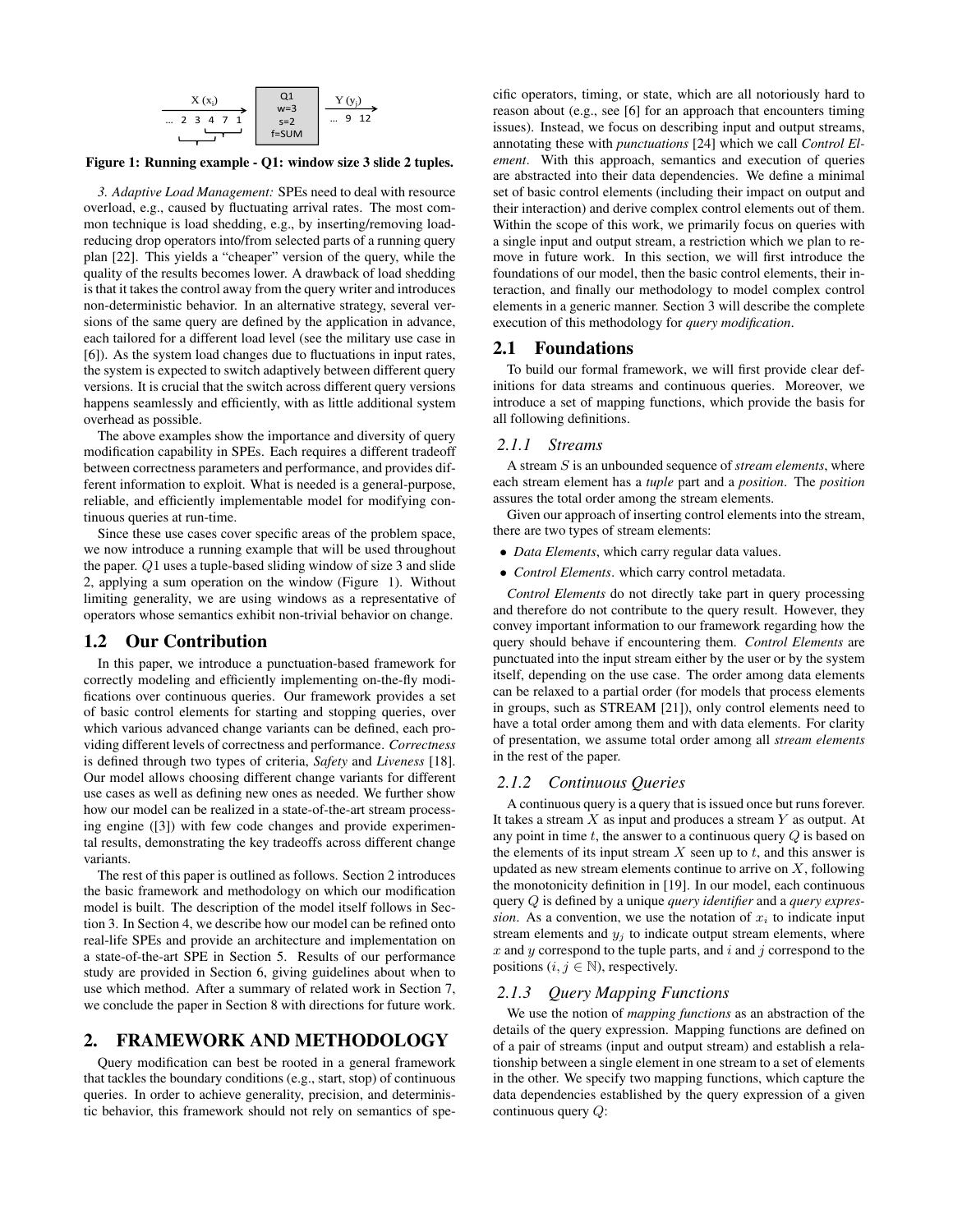

Figure 2: Mapping Functions of Q1

- *depends(y<sub>i</sub>)*,  $E \longrightarrow \{E\}$ : Given an output data element *y<sub>i</sub>*, returns the set of all input data elements that  $y_i$  depends on.  $depends(y_j) = \{x_i | x_i \in X \text{ where } Q(X) = y_j\}$
- *contributes(x<sub>i</sub></sub>)*,  $E \mapsto \{E\}$ : Given an input data element *x<sub>i</sub>*, returns the set of all output data elements which  $x_i$  has contributed to.

 $contributes(x_i) = \{y_j | x_i \in depends(y_j)\}\$ 

We illustrate the query mapping functions in Figure 2, on query Q1 of our running example. Note that the mapping functions are not only driven by the query expression, but also the *starting position*, which is their reference point in the streams. For example, in Figure 2, a mapping starting at the input element 1 instead of 3 would not give the sequence (14,11) as a result, but one starting with 12. As we will show in the next section, this will play an important role when defining lifecycle operations. In Section 4 we will describee how mapping functions work for individual operators, and how, in turn, they can be composed for the mapping function of a complete query. **Absorption**  $\frac{3}{4} \int_{-\pi/4}^{\pi/4} \int_{-\pi/4}^{\pi/4} \int_{-\pi/4}^{\pi/4} \int_{-\pi/4}^{\pi/4} \int_{-\pi/4}^{\pi/4} \int_{-\pi/4}^{\pi/4} \int_{-\pi/4}^{\pi/4} \int_{-\pi/4}^{\pi/4} \int_{-\pi/4}^{\pi/4} \int_{-\pi/4}^{\pi/4} \int_{-\pi/4}^{\pi/4} \int_{-\pi/4}^{\pi/4} \int_{-\pi/4}^{\pi/4} \int_{-\pi/4}^{\pi/4} \int_{-\$ 

### 2.2 Basic Control Elements

We establish a minimal set of basic control elements, which define basic lifecycle behavior and serve as building blocks for complex control elements.

### *2.2.1 Start*

Upon encountering a start control element, a query Q will start producing output, otherwise the arriving inputs will be ignored.

• *Fresh Start (FStart)*: We denote this control element  $x_{fstart}$ (and short  **in figures where no details are needed), where**  $fstart$  is its position in the stream. Upon receiving an  $x_{fstart}$ , query Q will be started, i.e., the input data elements having a greater position than  $fstart$  will contribute to the output. More formally:

 $Y_{fstart} = \{y_j \in Y \mid \forall x_i \in depends(y_j), i > fstart \}$  $Y_{fstart}$  is the output after receiving the  $x_{fstart}$  control element.

Figure 3 illustrates *Fresh Start* applied on Q1. It is important to note that a *Fresh Start* element restarts the *starting position* of the underlying query mapping functions  $(depends(y_i)$  and *contributes(* $x_i$ *)*). As an example, applying *Fresh Start* after 1 instead of 3 in Figure 3 would shift the input sets of all windows by one position. For completeness, we also investigated start control elements that keep the mapping function as if the output had just been surpressed, e.g. for a pause/resume operation.

We will not cover them in this paper for the following reasons: 1) Such start methods are not necessary to describe query modification, since a modification will establish a new mapping function. 2) Maintaining a mapping function incurs an over-



Figure 4: *Immediate Stop* vs. *Drain Stop* on Q1

for a complex pattern query), making it infeasible for all but restricted cases. Details can be found in [15].

### *2.2.2 Stop*

Upon encountering a stop control element, a query Q will eventually stop producing output. We define two kinds of stop elements:

• *Immediate Stop (IStop*: We denote this control element with  $x_{istop}$  (short I)), where  $istop$  is its position in the stream. Upon receiving an  $x_{istop}$ , a query  $Q$  will be immediately stopped, i.e., the input data elements having a position greater than  $istop$  will no longer contribute to the output. More formally:

$$
Y_{istop} = \{ y_j \in Y \mid \forall x_i \in depends(y_j), i < istop \}
$$

• *Drain Stop (DStop)*: We denote this control element with  $x_{dstop}$ (short **), where**  $dstop$  **is its position in the stream. Upon re**ceiving an  $x_{dston}$ , a query Q will be gradually stopped, i.e., Q will continue to produce output which has dependencies on input data elements appearing before dstop and completing its partially produced output elements. More formally:

$$
Y_{dstop} = \{ y_j \in Y \mid \exists x_i \in depends(y_j), i < dstop \}
$$

Figure 4 illustrates *Immediate Stop* and *Drain Stop* applied on Q1, showing that IStop discards the uncompleted window, whereas DStop finishes uncompleted windows, but does not open new ones and stops when there aren't any windows left. As we will show later in the paper, both stop elements not only provide relevant semantics, but are also efficiently implementable on existing data stream systems.

# 2.3 Interaction of Basic Control Elements

An important aspect to completely define the semantics of query lifecycle is to cover the interaction of multiple control elements, both for the single query cases as well as for the interaction of multiple queries and expressions, which can be derived from the single query case. The interaction should maintain two design decisions established so far: (1) Control elements should become effective at the position they are specified, as defined in Section 2.2. (2) The order of control elements determines which control element is effective, superseding older ones.

We have chosen to use an interaction diagram, which can trivially be turned into an automaton by defining the start and end states for a specific operation. Figure 5 gives the states and the transitions, which correspond to the basic control elements. Initially, a query is in *Stopped* state, in which the *starting position* of the mapping function has not been set up. Using *FStart* (F), the mapping function is set up and the query transitions into the *Running* state, in which output is produced, as seen on Figure 3 for Q1. An *IStop* (I)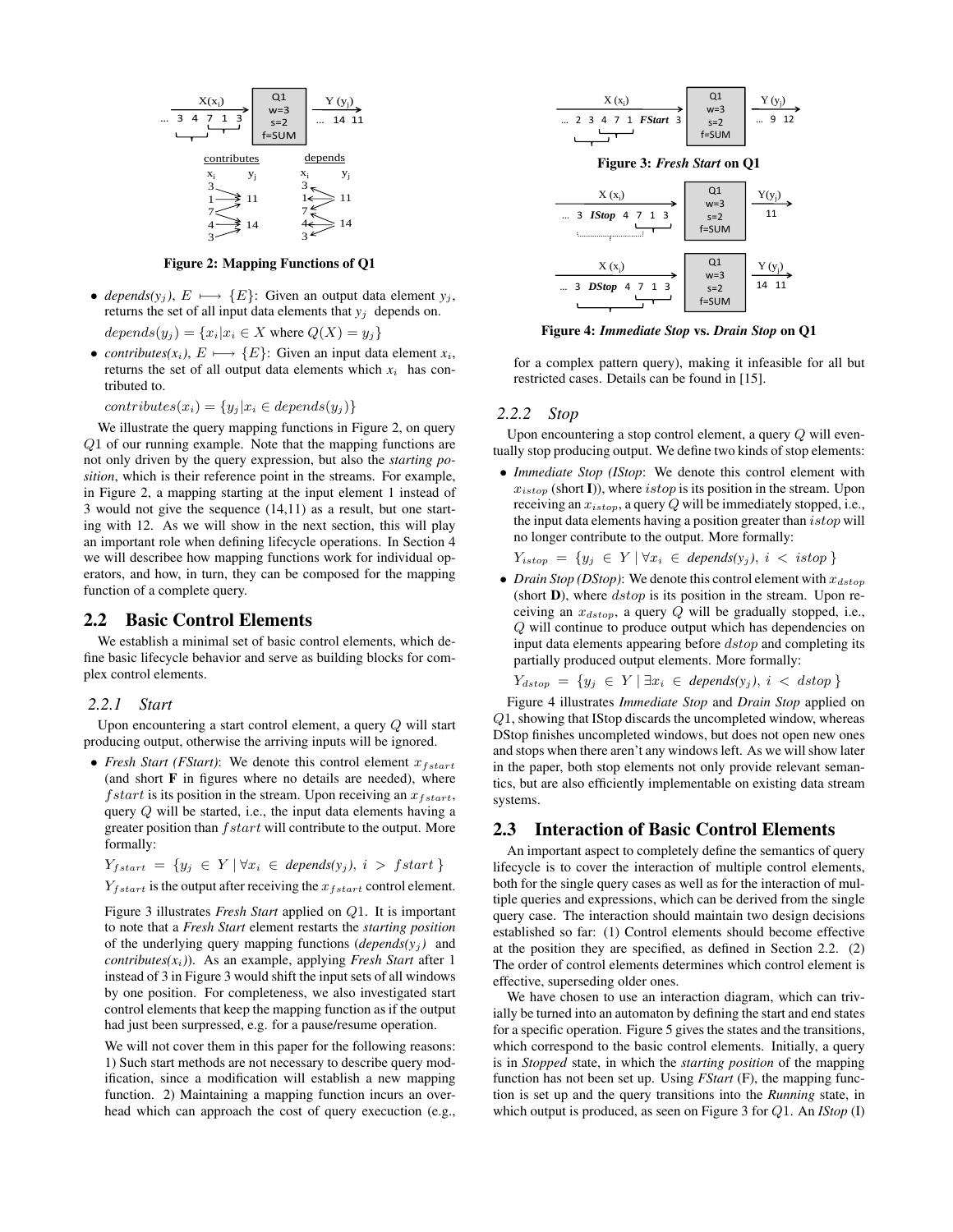

Figure 5: Lifecycle Interaction Diagram - Single Query

directly changes to the *Stopped* state, while an additional *Draining* state is needed for *DStop* (D) in which the pending output is produced. The transition from *Draining* to *Stopped* is not driven by any control element and is also no  $\epsilon$ -transition, but depends on data elements (which we call  $\lambda$ ). All these transitions can be seen in the handling of the values (3,4,7) in Figure 4: after the arrival of the *IStop* element, all following input can be ignored due to the immediate change to the stopped state. For *DStop*, the Draining state is kept until the arrival of 3, which closes the window and triggers the transition to *Stopped*. Conceptually, the  $\lambda$  transition is similar to the notion of Timed Automata [8], yet not based on time, but on the progress of the underlying mapping function. Applying *FStart* in any state will re-initialize the mapping function and lead to the *Running* state, while applying *IStop* when *Draining* immediately stops the query. Applying *DStop* while *Draining* has no effect, since neither extends nor restricts the output defined by the previous drain. To sum up, all this behavior is consistent with our design so far, and allows the specification of complex operations.

### 2.4 Creating Complex Control Elements

While the basic control elements can already support many use cases, the real benefit of this approach is that it provides a solid foundation to establish complex control and a modification model. In order to do so, we propose the following methodology:

- 1. Formally define the new operation (e.g., *Query Modification*) on top of our mapping functions. This leads to new complex control element(s) (e.g., *Change*), and some small extensions to our basic foundations (e.g., adding a *query version number* to the query definition that originally consists of an identifier and an expression (as defined in Section 2.1.2)).
- 2. Define the required/desirable behavior of the new operation, through what we call *Correctness Criteria* (e.g., safety, liveness).
- 3. Derive the possible options for this complex control element by the combination of the interaction diagrams of the individual queries, yielding a new interaction diagram with the powerset of the states. Choose start and end states, and sequences of transitions that connect them. Parameters influencing the number of options are (1) the types of basic control elements considered, (2) the number of control elements allowed, (3) their order, and (4) the distance between two basic control elements (e.g., directly following, data-driven, time-driven).
- 4. Evaluate the behavior of variants against the *Correctness Criteria*.

Using this formalism, we can establish that all possible options within the control element framework are covered. The next section will show how we apply the above methodology to define *query modification* operation.

We chose to show *query modification* as it is the most challenging and the least explored lifecycle operation. It adds a new set of semantics to describe how results should behave in the transition phase, which cannot be easily described by looking at one query. *Query Migration*, *Query Pause-Resume*, or *Query Re-Optimization* are much more constrained in this respect, can be more easily supported, and have also received much more attention in previous work. We therefore discuss them in our technical report [15].

### 2.5 Discussion

We have strived to build our model on as few fundamental assumptions as possible: The mapping functions and two classes of basic control elements: *start* and *stop*. The mapping functions ensure that our model can be applied on any SPE, as long as its operations are monotonic (i.e., new input does not change old results). The specific semantics of operators, their composition and the execution model can all be catered for. Our choice of basic control elements and their variants reflects the fundamental operations one can perform on mapping functions. Intuitively, they provide all that is needed and we can exhaustively derive all variants of stop/start and complex elements from there. They also cover all the lifecycle operations we have studied so far. At this time, it appears premature to establish a formal proof of their completeness with respect to all possible lifecycle operations, since it is not even clear what all lifecycle operations might be - we consider this a topic for future work.

### 3. QUERY MODIFICATION

Having introduced our basic query management framework and methodology in the previous section, we now show how *Query Modification* can be modeled. In *Query Modification* there are two versions of a query Q, namely  $Q^{old}$  and  $Q^{new}$ , and we would like to switch from the former to the latter. Following the first step in our methodology, we will first express the *Query Modification* operation by a new complex control element, which we call *Change* (Section 3.1). Secondly, we will define *Correctness* criteria for *Query Modification* (Section 3.2). In our basic framework, *Change* can be translated into a combination of a *Stop Control Element*, which targets  $Q^{old}$ , and a *Start Control Element*, which targets  $Q^{new}$ . However, as we will explain, there can be different variations of this combination, which we derive by interaction diagram composition, and analyze them in Section 3.3. This is complemented by an analysis of interaction of complex and basic control elements in Section 3.4. Finally, we will conclude this section by showing that our approach is as good as possible in terms of *Correctness* rules (Section 3.5).

### 3.1 Definition of Query Modification

In *Query Modification*, there are two versions of a query Q, old  $(Q^{old})$  and new  $(Q^{new})$ , which are applied on a single input stream. The change control element is formalized by extending the query definition to include query versions (*old* and *new*). Accordingly, we will also use two pairs of query mapping functions:  $\emph{depends}_{old}(y^{old}_j)$  and  $\emph{contributes}_{old}\left(x_i\right)$  for  $Q^{old}$ , and  $\emph{depends}_{new}$  $(y_j^{new})$  and *contributes*<sub>new</sub> $(x_i)$  for  $Q^{new}$ , respectively. In case of *Change* we will have three output streams: Output stream of  $Q^{old}$ , output stream of  $Q^{new}$ , and *Change* output stream, denoted by  $Y^{old}$ ,  $Y^{new}$ ,  $Y^{chg}$  respectively. A change control element defines how the  $Y^{chg}$  is built from  $Y^{old}$  and  $Y^{new}$ .

As a running example throughout the rest of this section, we want to *Change*  $Q1^{old}$  (introduced earlier in Figure 2) into  $Q1^{new}$ , which is another continuous aggregation with a tuple-based sliding window of size 2 and slide 2, applying a sum over each window.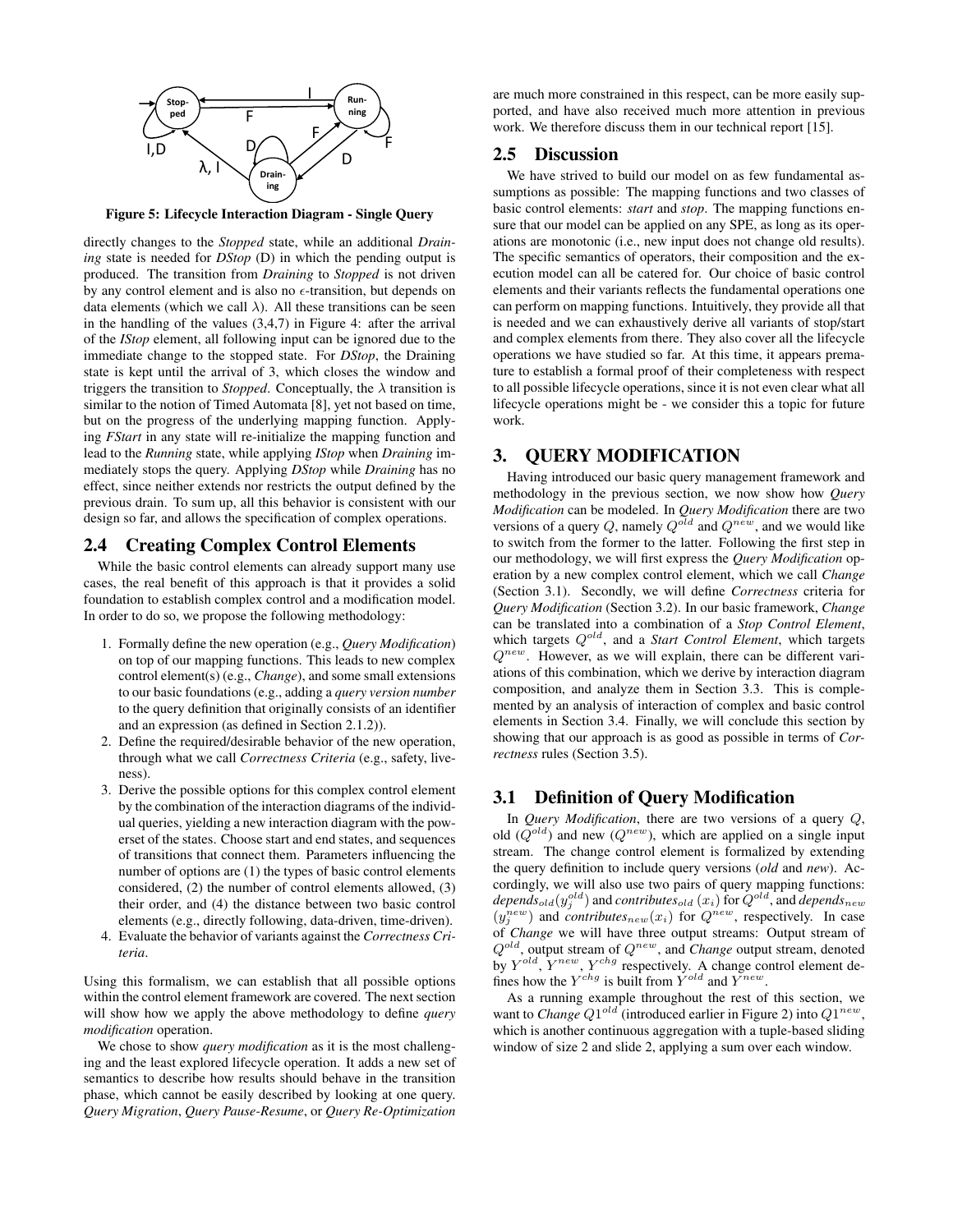

Figure 6: A lossy *Change* on Q1

### 3.2 Correctness of Query Modification

Inspired by the approaches in system design and verification [18], we defined two general classes of *Correctness* criteria for *Query Modification*: *Safety* and *Liveness*.

### *3.2.1 Safety Criteria*

A safety property expresses that *"something bad will not happen"* during a given execution [18]. We identified *Loss*, *Disorder*, and *Duplicates* as possible safety problems.

1. Loss: A common undesirable consequence of changing a continuous query is losing some of the output elements. We formalize this concept as the set difference between *tuples* of the reference output stream  $(Y_{ref})$  and those of the observed output stream  $(Y_{obs})$ :

 $Loss = [Y_{ref}] - [Y_{obs}]$ 

where  $Y_{ref}$  is the *ideal* output stream generated by a given query  $Q$  consuming the change control element, and  $Y_{obs}$  is the output stream that  $Q$  actually generates. Intuitively, an ideal or lossless *Change* for a query Q should not lose any incomplete contributions from  $Q^{old}$ , and at the same time, it should include all contributions from  $Q^{new}$ . Note that in *Loss*, only the existence of *tuples* is considered. Their positions, which contain the order information, are captured as a separate safety issue later (hence, [ ] denoting a bag of tuples instead of a sequence).

As an example, assume that we want to switch from  $Q1^{old}$ to  $Q1^{new}$  by enforcing an IStop on  $Q1^{old}$  and an FStart on  $Q1^{new}$  (i.e., Change = IStop + FStart). As shown in Figure 6, this leads to a lossy *Change* since it produces one fewer output (11) than then the reference stream. This reference stream would be modeled by a change using DStop + FStart.

- 2. Disorder: Order is a core property of data streams. Therefore, disorder is another critical threat to safety in continuous query execution. We identified two levels of order violation for *Change*:
	- (a) Query-Level Disorder: In an execution that preserves query-level order, no output stream element from  $Q^{old}$ should appear after an output stream element of  $Q^{new}$ .
	- (b) Stream-Level Disorder: In an execution that preserves stream-level order, output stream elements follow the order that is imposed by the query semantics and the structure of the input streams.

Figure 7 depicts the difference between these two. Note that to be able to illustrate the difference better, just in this example, we used w=4 for  $Q1^{old}$  instead of w=3. The upper part of the figure shows that the output appears in the same



Figure 7: Query- vs. Stream-level Disorder on Q1

order as the windows are closing, and the lower part shows that the output appears according to the order of query versions, meaning that the output of the  $Q^{old}$  will be seen first and then the output of the  $Q^{new}$  will show up.

3. Duplicates: In case of *Change*, it is possible that the same exact input elements contribute to both the outputs of  $Q^{old}$ and  $Q^{new}$ . These outputs are considered duplicates, since they have the exact same dependency sets.

A complete formalization of the above can be found in technical report [15].

### *3.2.2 Liveness Criteria*

A *Liveness* property expresses that *"something good must eventually happen"* during a given execution [18]. We identified two complementary *Liveness* criteria for *Query Modification*:

- 1. Termination of the Old Query: The system should guarantee that  $Q^{old}$  will eventually terminate, producing no more output and freeing up its occupied resources. As an example, *DStop* without any restrictions on the semantics of the query expression may lead to termination problems (e.g., closing condition of a semantic window never being satisfied).
- 2. Progress of the New Query: The system should guarantee that  $Q^{new}$  will eventually progress, starting to consume and process input. Note that *Progress* is not necessarily a property that is observable in terms of the query output, since certain query semantics may prohibit the generation of output (e.g., a selection query whose condition is never satisfied).

# 3.3 Change Control Elements

We will now derive the *Change* options by combining our basic control elements (Start and Stop) in different ways (i.e., Step 3 in our methodology). The key idea is to build a common interaction diagram for both query versions from the interaction diagram of a single query, as presented in Figure 5. On this common interaction diagram, we can determine and evaluate the possible options to perform the change. The resulting interaction diagram is shown in Figure 8, on which each of the states is labeled with the state for each of the queries (e.g., RS means  $Q^{old}$  is Running and  $Q^{new}$ is Stopped), and transitions are the combination of the individual query version's transitions (e.g., *IStop* for  $Q^{old}$  on RS will lead to SS). As outlined before, we want to stop  $Q^{old}$  and start  $Q^{new}$ , so our goal is to go from RS to SR. Table 1 shows the options to do so on the left-hand side. We also model the distance between executing these steps, in order to allow data operations during the change (e.g., waiting for completion of a drain). In total, there are 8 options, of which one can be discarded (IStop-FStart with waiting), since it does not provide any meaningful guarantees by adding a distance when no activity is ongoing. Some of these options are equivalent, since (1)they are executed next to each other with no data operations in between, (2) changing the order of two control elements does lead to the same target state, e.g., for both cases of *IChange*.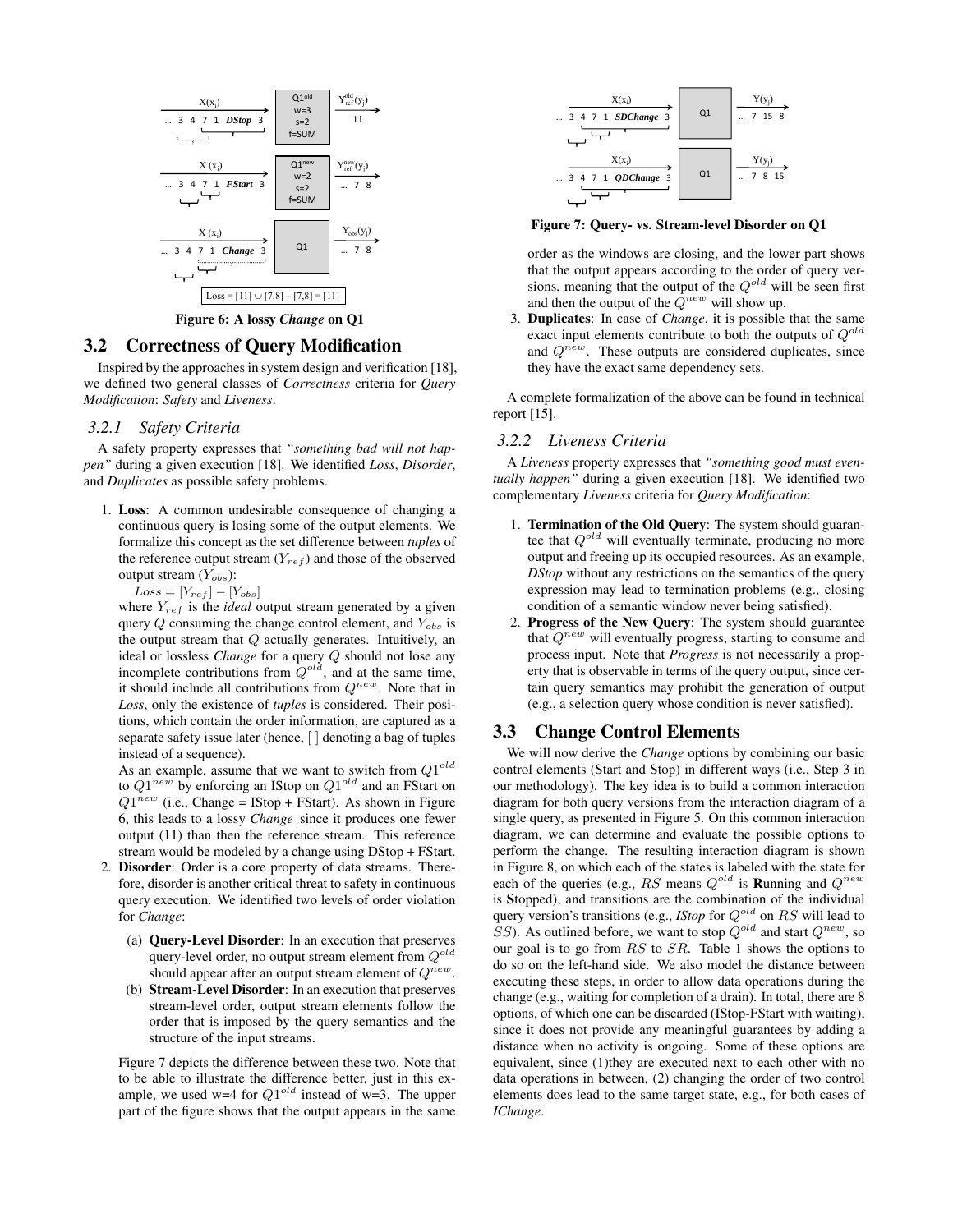

Figure 8: Lifecycle Interaction Diagram - Two Queries

| Order | <b>Distance</b>  | <b>Change Option</b>                 |
|-------|------------------|--------------------------------------|
| I F   | direct           | <b>IChange</b>                       |
| ΙF    | waiting          | n/a                                  |
| FΙ    | direct           | IChange                              |
| FΙ    | at first result  | GIChange                             |
| D F   | direct           | <b>DChange</b>                       |
| D F   | drain completion | <b>DDChange</b>                      |
| F D   | direct           | <b>DChange</b>                       |
| F D   | at first result  | GDChange                             |
|       |                  | Teklo 1. Cheman Ventation Denimation |

| <b>Table 1: Change Variation Derivation</b> |  |  |  |
|---------------------------------------------|--|--|--|
|---------------------------------------------|--|--|--|

As a result, we get 5 variants of change, which we will now discuss in terms of their correctness, performance, and use cases.

#### *3.3.1 Immediate Change (IChange)*

In some applications, a *Change* should be performed as early as possible, disregarding any partial results of  $Q^{old}$ .

Formally speaking, this is expressed with an IChange control element, depicted as  $x_{ichange}$ , composed of an *IStop* for  $Q^{old}$ , followed directly by an *FStart* for  $Q^{new}$ , or vice versa. Thus, the output stream is defined as:

$$
Y^{ichg} = Y^{new}_{fstart} || Y^{old}_{istop}
$$
  
= 
$$
\left\{ y^{new}_{j} \in Y^{new} | \forall x_{i} \in depends_{new}(y^{new}_{j}), i > ichange \right\}
$$
  

$$
|| \left\{ y^{old}_{j} \in Y^{old} | \forall x_{i} \in depends_{old}(y^{old}_{j}), i < ichange \right\}
$$

Note that (1) || is the *append* operator, which concatenates two streams, and (2) each input element contributes exclusively to the output element of  $Q^{old}$  or  $Q^{new}$ .

Figure 9 shows an example of using IChange control element.

In terms of safety, IChange can cause *Loss*, since the partial results of  $Q^{old}$  are discarded. It produces the outputs in the correct order (both stream- and query-level), and does not generate any duplicate output elements (see Figure 10(a)). Moreover, in terms of liveness, IChange guarantees both the termination of  $Q^{old}$  as well as the progress of  $Q^{new}$  (see Figure 10(b))<sup>1</sup>. With respect to the use cases introduced in Section 1, *Sensor Networking* is a candidate for IChange, since loss is tolerable while the immediate progress of the new query (in case of an emergency) and preserving the energy-saving requirements of the sensors need to be guaranteed. Given that IChange does not require *DStop* nor any other kind of complex change coordination, its behavior corresponds to what a typical SPE would do.

#### *3.3.2 Delayed Drain Change (DDChange)*

An alternative approach for *Change* is to ensure that  $Q^{old}$  is drained, and only then  $Q^{new}$  is started. We call the corresponding control element DDChange, denoted as  $x_{ddchange}$ . Formally



Figure 11: Delayed Drain Change on Q1

speaking, it is composed of a *DStop* for  $Q^{old}$ , followed by an *FStart* for  $Q^{new}$  in a statically-incomputable distance . Thus, the output stream is defined as:

$$
\begin{aligned} &Y^{ddchg} = Y^{new}_{f\,start} || \, Y^{old}_{dstop} \\ &= \left\{ y^{new}_j \in Y^{new} \, | \, \forall x_i \in depends_{new}(y^{new}_j), \, i > ? \right\} \\ &|| \left\{ y^{old}_j \in Y^{old} \, | \, \exists x_i \in depends_{old}(y^{old}_j), \, i < \, dachange \, \right\} \end{aligned}
$$

where '?' denotes the fact that the real position of the FStart element which will be inserted is not known in advance. Therefore the *starting position* of the mapping function for  $Q^{new}$  is different to that of all the other change cases (which are all initialized at the position of change), so that output after the change may also be different. Figure 11 shows an example of using DDChange control element.

In terms of safety, DDChange exhibits a behavior similar to that of IChange; it also holds the exclusive contribution property.

#### *3.3.3 Drain Change (DChange)*

Both *Change* variants presented above can induce *Loss*, which is not desirable in many streaming scenarios. This *Loss* is caused by the input elements that are no longer picked up by  $Q^{old}$  and have not yet considered by  $Q^{new}$ , since  $Q^{new}$  is only started when  $Q^{old}$  has been completed. Next, we introduce Drain Change, which is composed of a *DStop* for  $Q^{old}$  followed directly by an *FStart* for  $Q^{new}$ , or vice versa. Figure 12 shows an example of using a DChange control element.

In contrast to previous *Change* variations, merging the output streams of the old and the new queries is not straightforward in *Drain Change*, due to the fact that we have overlapping output elements. Hence, we distinguish between two variants of DChange, *x*qdchange and *x*sdchange: QDChange, a Query-level order preserving *Drain Change* and SDChange, a Stream-level order preserving *Drain Change* . In QDChange is the output stream is defined as: new old

$$
Y^{qchg} = Y^{new}_{fstar} || Y^{old}_{stop}
$$
  
= 
$$
\left\{ y^{new}_{j} \in Y^{new} | \forall x_{i} \in depends_{new}(y^{new}_{j}), i > dchange \right\}
$$
  

$$
|| \left\{ y^{old}_{j} \in Y^{old} | \exists x_{i} \in depends_{old}(y^{old}_{j}), i < dchange \right\}
$$

while the output stream in SDChange is defined as:

$$
Y^{ddchg} = Y^{new}_{fstart} \parallel Y^{old}_{dstop}
$$
  
= 
$$
\left\{ y^{new}_{j} \in Y^{new} \mid \forall x_{i} \in depends_{new}(y^{new}_{j}), i > dchange \right\}
$$

$$
\| \left\{ y_j^{old} \in Y^{old} | \exists x_i \in \text{depends}_{\text{old}}(y_j^{old}), i < \text{dchange} \right\} \}
$$

 $\begin{bmatrix} y_j & 0 & 1 \end{bmatrix}$  is the *interleave* operator. It interleaves the output<br>in which  $\parallel$  is the *interleave* operator. It interleaves the output elements from the new and the old queries based on their relative dependencies on the input elements.

Going back to Figure 7, the *Change* element at the top is behaving like a SDChange element, while the one at the bottom acts like an QDChange element.

In terms of safety, both DChange variants are lossless and free of duplicates, but neither of them can provide both order guarantees at the same time. As will bed discussed further in Section 3.5, this is not caused by the design of our *Query Modification* model, but

<sup>&</sup>lt;sup>1</sup>Please see the technical report  $[15]$  for formal proof of these guarantees.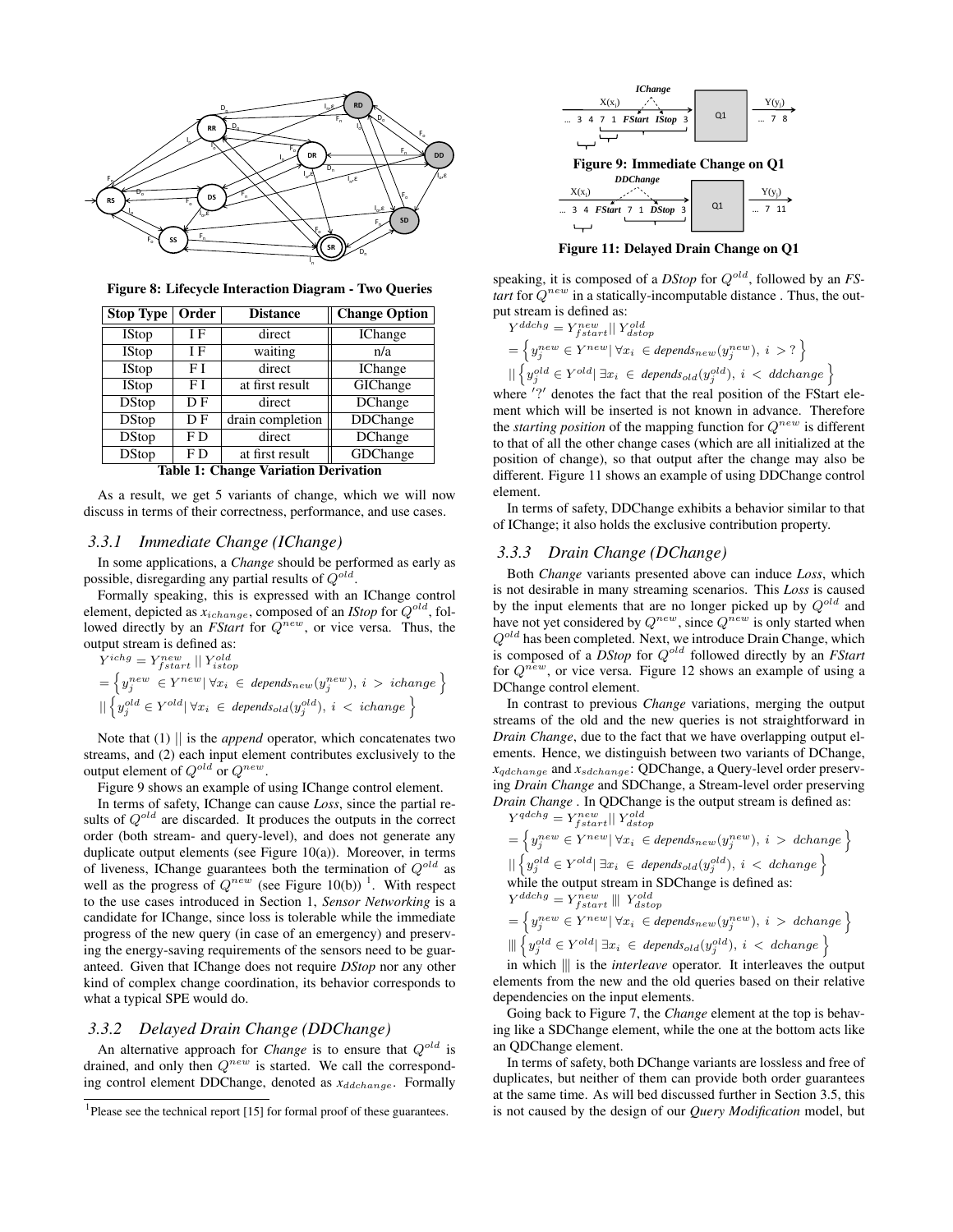| Safety  <br>Change |                       | No Loss   No Query-Level Disorder   No Stream-Level Disorder   No Duplicates |  |
|--------------------|-----------------------|------------------------------------------------------------------------------|--|
| IChange            |                       |                                                                              |  |
| <b>DDChange</b>    |                       |                                                                              |  |
| ODChange           |                       |                                                                              |  |
| SDChange           |                       |                                                                              |  |
| GIChange           |                       |                                                                              |  |
| GDChange           |                       |                                                                              |  |
|                    | (a) Safety guarantees |                                                                              |  |

| Liveness               |                 |                    |  |
|------------------------|-----------------|--------------------|--|
| Change                 | <b>Progress</b> | <b>Termination</b> |  |
| IChange                |                 |                    |  |
| <b>DDChange</b>        |                 | x                  |  |
| ODChange               |                 | x                  |  |
| <b>SDChange</b>        |                 | x                  |  |
| GIChange               |                 | x                  |  |
| GDChange               |                 | ×                  |  |
| b) Liveness guarantees |                 |                    |  |

Figure 10: *Correctness* guarantees of Change variants



Figure 12: Drain Change on Q1 (QDChange)

is rather an inherent problem of *Query Modification*. In terms of liveness, both DChange variants guarantee the progress of  $Q^{new}$ , but not the termination of  $Q^{old}$ . The *DChange* variants provide a good match to the requirements of the *Security Monitoring* use case, since they avoid *Loss* and end the execution of  $Q^{new}$  by draining.

### *3.3.4 Graceful Change (GChange)*

The approaches discussed so far did not cater for performance, in particular responsiveness, which measures the time elapsed between the last output of  $Q^{old}$  to the first output of  $Q^{new}$ . By keeping  $Q^{old}$  running (instead of draining or stopping it) until the first output of  $Q^{new}$  is produced, the responsiveness can be significantly improved. We call this change method *Graceful Change* (GChange).

We further distinguish between two variants of GChange: *Graceful Immediate Change* (GIChange) and *Graceful Drain Change* (GDChange). In GIChange, *Loss* can occur, but no *Duplicates* and *Disorder*; whereas in GDChange, *Duplicates* and query-level *Disorder* can occur, but no *Loss*.  $Q^{new}$  will make progress, since it starts immediately, but the termination  $Q^{old}$  is not guaranteed, since it depends on the existence of output of  $Q^{new}$ , which is not guaranteed. A typical good use of GChange is when  $Q^{new}$  has a low output rate (e.g., very large window size and very small window slide, very low selectivity, etc.). As shown in Section 6, GChange can indeed outperform other *Change* approaches in terms of responsiveness.

# 3.4 Interaction of Control Elements Revisited

So far we have defined the semantics of a *single* complex control element by a translation to several basic control elements and their interaction. In the next step, we need to cater for the interaction of *multiple* complex control elements or of a complex control element with a basic control element on the whole query. In particular, since changes (apart from IChange) do not complete immediately, such overlapping actions need to be properly defined. An examples of such a case would be an IStop on a query that currently performs a DDChange, as the user decides that results are no longer needed. In this scenario, one would expect no more output after an IStop, but the naive application of the DDChange translation means to perform a FStart after draining, which would start the query again.

Similar to the interaction of basic control elements, we therefore want to ensure that (1) control elements become effective at their specified position, and (2) the order of control elements determines that the latest control element is effective. The interaction diagram for two queries (Figure 8) does not provide a direct answer, since it only specifies the behavior of two query versions, no global operations. Yet it already contains the necessary foundations to define our extended semantics:

For a basic control element appearing during a change, we can translate IStop and DStop by applying them on both versions, thus achieving stop semantics. In turn, FStart can be translated into an IStop for  $Q^{old}$  and an FStart for  $Q^{new}$ . This ensures a start of Q new with correct *starting index*, albeit with possible *Loss* on  $Q^{old}$ , since the change is turned into an IChange. A change applied after a basic control element will in any case lead to a running query, since our definition of change requires lifeness. If the query is already started or stopped, the implementation is obvious, for a draining query we can again rely on the interaction rules of basic control elements, since the stop of  $Q^{old}$  will not extend the drain period of the stop on the whole query.

For complex control elements following other complex control elements, we can build an interaction diagram for three (or more) query versions using the same rules as we built one for two query versions in Section 3.3. In the case of 3 query versions,  $Q^{new}$  of the first change is  $Q^{old}$  of the second. We then translate the actions that are applied to  $Q^{old}$  (on the two-version case) onto the first two queries. Due to space limitations and the general similarity to the two-version change, the complete correctness analysis for multiple overlapping changes is presented in our technical report [15].

As a result, we are getting a weak transactional model for change: ensuring that we always complete a change is only possible for IChange, while other change models do not provide this guarantee. In our opinion, this is actually a desirable behavior, as it allows more flexibility. In addition, stronger transactional models require giving up strict definitions of position impact and sequential order of Control Elements.

### 3.5 Correctness Rules for Change

In addition to covering the design space for change implementation, we investigated the correctness guarantee space. We have observed some common patterns, which we were able to compile into a set of rules. These rules help us determine that we indeed provide the strongest possible guarantees. For space reasons, we are present the actual rules in the paper, while their proofs can be found in the technical report [15].

- LDD rule: In the general case, a *Change* policy can ensure at most two out of three of the following guarantees: No Loss, No Stream-level Disorder, No Query-level Disorder.
- LD rule: When  $Q^{new}$  has a larger depends-set than  $Q^{old}$ , Disorder at stream level cannot occur. In this case, No Loss and No Disorder can both be guaranteed.
- LT rule: No Lossless *Change* policy can guarantee Termination.

These rules show us that we have indeed covered all possible options for change when considering strong guarantees (at least two out of LDD and no duplicates, as well as termination where possible). This can be seen by comparing Table 10 with the set of all possible combinations of correctness guarantees. Other, new op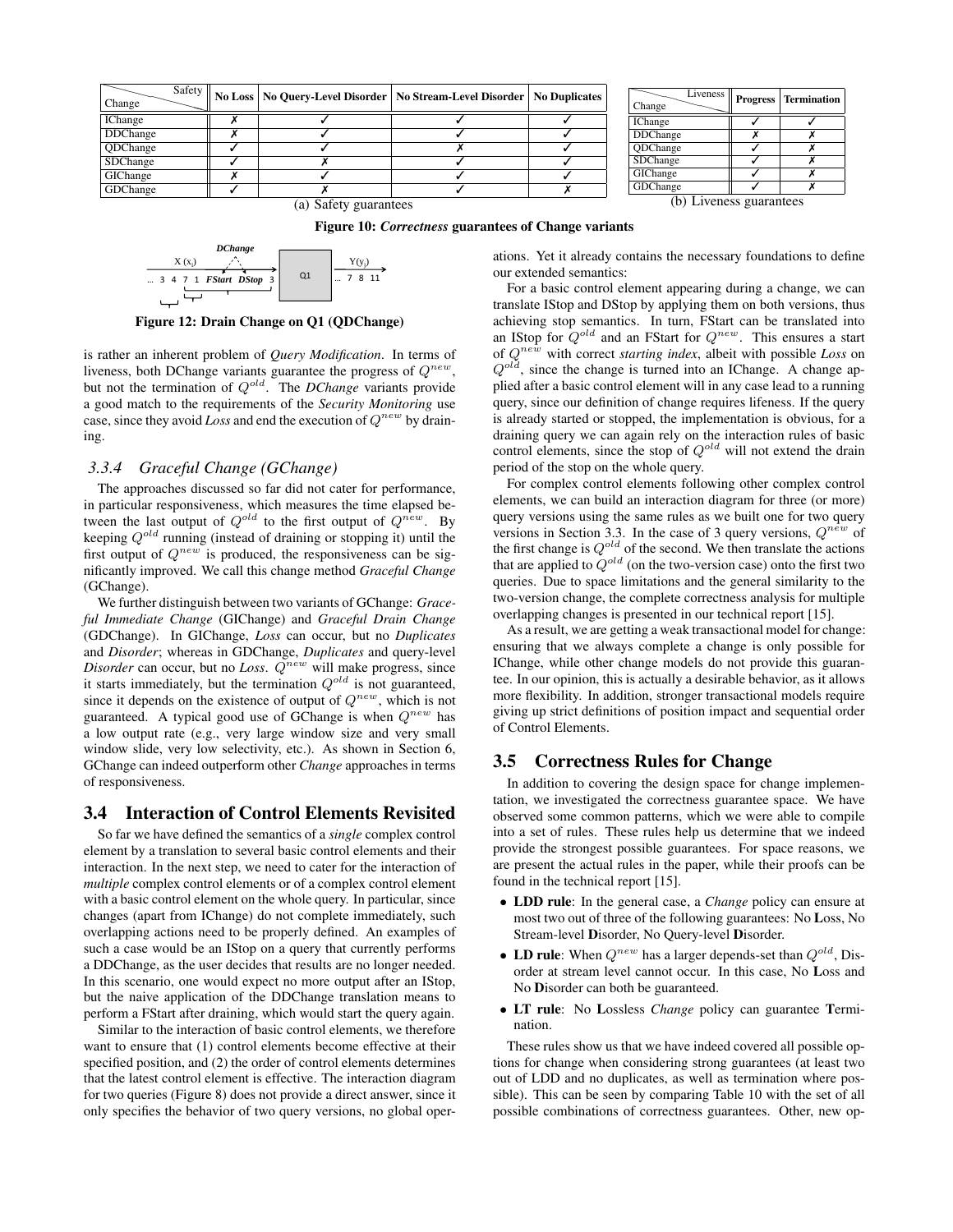tions will only reduce guarantees, and these reductions are typically not useful (e.g., having no order at all, or one kind of disorder with loss). Thus we have shown that our methods to express change cover the relevant problem space and cannot be improved further for the general case.

# 4. REFINEMENT AND MODEL MAPPING

So far, we have investigated our model for lifecycle and change using a black-box mapping function that covers a single query with a single input and a single output. To make our model applicable in practice, we need to perform several steps: (1) Refine the mapping functions and control elements to the level of operators, and determine how control elements need to be implemented on operators and their compositions. In turn, this also allows us to work with the compositions of queries. (2) Investigate how real-life SPEs can be adapted to support the lifecycle and change model established in this work.

# 4.1 Operator Composition

Since operators provide the building blocks for complete queries, we now need to decrease our abstraction level to that of operators, analyze each operator and then compose them in order to achieve mapping functions and control element processing for complete queries. In a first step, we do this by generalizing our query mapping functions (Section 2.1) to operators instead of queries, and showing how to build a query mapping function from the operator mapping functions. In a second step, we determine how control elements need to be handled on this composition in order to achieve the same semantics as with a single black-box mapping function, thus completing the refinement.

Conceptually, mapping functions apply to operators in the same way as they apply to entire queries, defining on which input data item an output items depends and vice versa. We can thus complement our definition of mapping for an operators OP.

• *depends(y<sub>j</sub>)*: Given an output data element  $y_j$ , returns the set of all input data elements that *y*<sup>j</sup> depends on.

 $depends OP(y_i) = \{x_i | x_i \in X \text{ where } OP(X) = y_i\}$ 

• *contributes(x<sub>i</sub>*): Given an input data element  $x_i$ , returns the set of all output data elements which  $x_i$  has contributed to.

 $contributesOP(x_i) = \{y_j | x_i \in dependsOP(y_j)\}\$ 

Queries are composed of these operators, forming a query plan. In this composition, mapping functions are transitive, since the output items of one operator form the input items for the next. We can formalize this composition as follows, focusing on depends (cotributes can be expressed in an analogous way):

Given a query Q with  $depends Q()$  and operators  $OP1, OP2, ...$ with  $depends OP1(), ...,$  we prove: For  $Q = OP1$ , the single operator determines the results for the full query, thus  $depends Q()$  =  $depends OP1()$ ,.

For a sequential composition,  $Q = OP1 || OP2$ , we can see that  $depends Q(yj) = depends OP1(depends OP2(yj)),$ since the transitive function composition holds.

Since operators are the basic building parts of queries, their mapping functions can be derived from their formal definitions. Instead of analyzing each operator individually, we can categorize them in two classes, each with different results for our analysis:

• *Stateless* operators (e.g., selection, projection) perform their computation on one tuple at a time. More formally, for a stateless operator  $op$ , each output stream element  $y_j$  depends on exactly one tuple:

$$
\forall y_j \in Y, \, |depends(y_j)| = 1
$$

• *Stateful* operators (e.g., window-based operators, pattern matching) perform their computation possibly on multiple tuples at a time. More formally, for a stateful operator op, some (if not all) output stream elements  $y_j$  depend on more than one tuple:  $\exists y_j \in Y$ ,  $|depends(y_j)| > 1$ 

Given this method to derive the mapping functions from formal operator specification and the composition rules for mapping functions, we now can determine the overall mapping functions of sequential query plans. More complex operators and query plans such as trees or DAGs follow the same approach, but need extensions on the definition of the mapping functions and the composition.

### 4.2 Control Elements on Composition

In the previous section, we have defined how query mapping functions can be composed out of operator mapping functions, thus defining how output is computed. To complete this composition, we need to determine the semantics in the presence of control elements. More specifically, the following need to be investigated, showing how each control element needs to be applied on a composition to achieve the same semantics as on the black-box query mapping function.

$$
\begin{gathered} Y_{IS} = Q(X_{IS})\\ Y_{IS} = OP2(OP1(X_{IS}))\\ Y_{FS} = Q(X_{FS})\\ Y_{FS} = OP2(OP1(X_{FS}))\\ Y_{DS} = Q(X_{DS})\\ Y_{DS} \neq OP2(OP1(X_{DS})) \end{gathered}
$$

Applying *FStart* and *IStop* on the first operator of the composition achieves the desired semantics, since (1) the control element is defined on the input stream, (2) the first operator determines the contributions to the following operators and (3) *FStart* and *IStop* affect the output immediately. Due to the lack of space, we are not showing the full proof here. For *DStop*, this useful property does not generally hold, since the output elements which are drained cannot be determined by considering the first operator alone, unless all operators but the first are stateless. As example for such a problematic drain consider nested windows, in which draining on the first window operator will not permit the second to produce meaningful results any more. The proof for this can be found in [15]. Instead, we need a more complex coordination among operators, since the first and intermediate operators do not have enough knowledge to handle the control elements, and therefore need to delegate this task to their following operators. This delegation ends when a *dominant* operator is reached, which will determine the drain output elements. On linear plans, the last stateful operator dominates the query output, and previous stateful operators (we call them subordinate) are to be kept producing output until the dominant operator has determined all input for draining.

If there is a dominant function, the precise mapping functions of the subordinate operators are not needed any more. Therefore, we can also support user-defined functions without knowing the detailed mapping function, as long as it is monotonic. For more general query plans, a dominant operator can be constructed using techniques similar to those proposed in the literature for loadshedding on multiple aggregates [23].

### 4.3 Our Framework on SPE models

The query modification framework that we have introduced in this paper has been designed to be general, abstract, and conservative in terms of its assumptions, thus making it applicable in the context of a broad range of SPEs and their query models. In practice, individual SPEs often provide more restricted models, and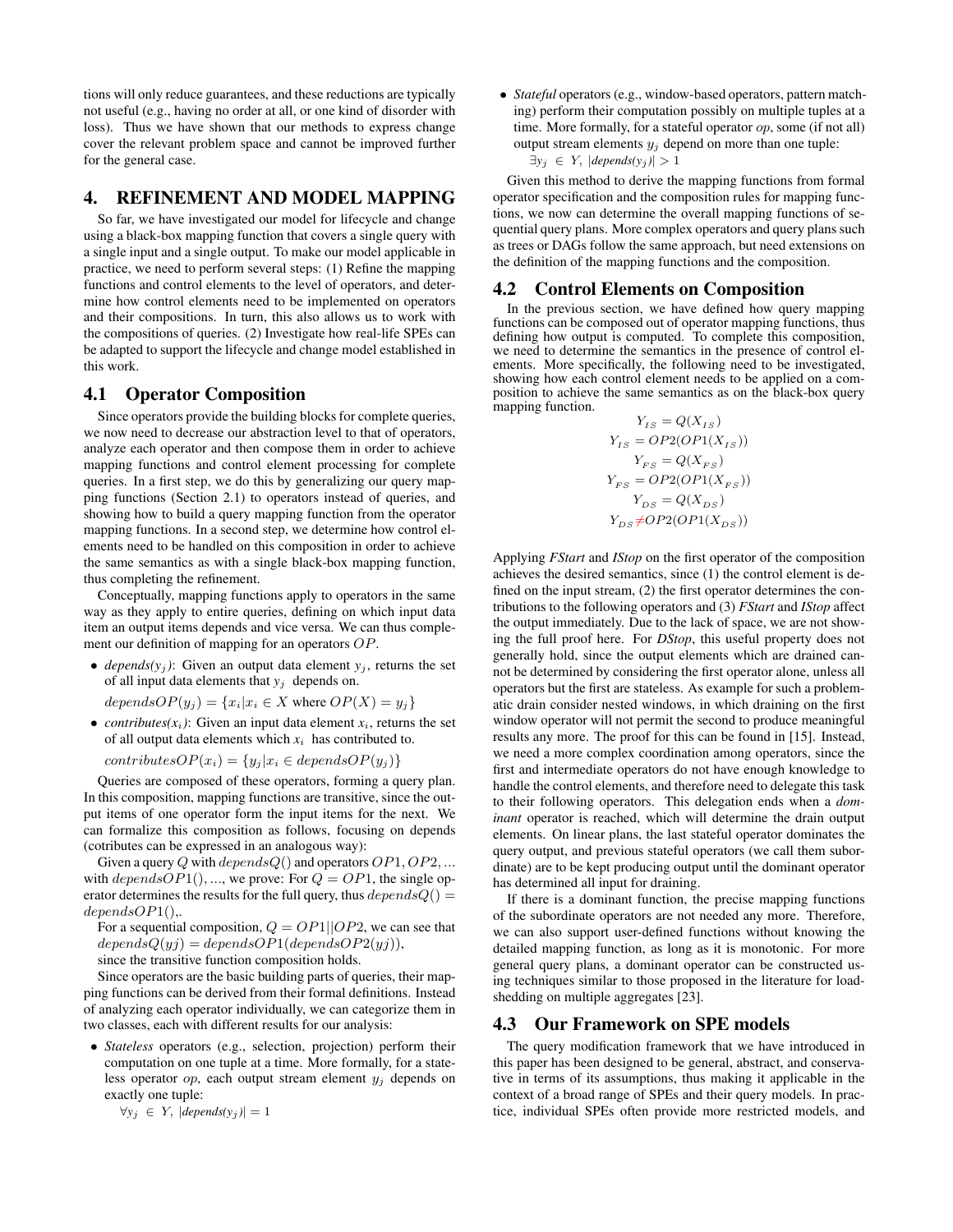

Figure 13: Query Modification architecture

therefore, our framework can be specialized for the SPE at hand. By doing so, stronger correctness guarantees and more efficient implementations can be achieved. For example, systems providing only count- and time-based windows (e.g., Borealis [6]) do, by definition, always fulfill Termination and Progress criteria. Similarly, for certain SPEs, the query mapping functions stay fixed over a Stop/Start cycle, since time-based windows are opened based on a pre-defined time domain, and are not influenced by the index position of the Start control element. Thus no issues deriving from initializing a mapping functions come up.

Our approach reaches its limitations when (1) non-monotonic operators are present, and (2) the output data elements are computed in a non-deterministic way (e.g. affected by system time). It can still be implemented, but the guarantees it can provide are inherently weaker.

# 5. IMPLEMENTATION

# 5.1 General Architecture

Up to this point, we have discussed query lifecycle, in particular query modification on the level of formal models. Since our goal for this work has been to provide a complete picture of query lifecycle, we studied ways to implement our proposed semantics. Many approaches have been studied for efficient specific lifecycle operation in databases and SPEs, of whic we will provide an overview in Section 7. Since these options typically solve a specific problem and make several assumptions in order to achieve good performance, we instead chose to develop generic architectural extensions that require only minimal changes to the SPE's data and query models, while allowing the implementation of the necessary control and change logic on top of its already existing architecture. We then show how to incorporate this architecture into existing stream processing engines. At a later stage, more optimizations can be incorporated into this architecture.

For an SPE architecture to support query modification, we must ensure that the system can keep track of multiple versions of a given query, and execute them in a coordinated way during the change period, while taking the chosen change policy and its correctness guarantees into account.To achieve this, we propose the architectural extensions shown in Figure 13. Let us now describe each of the new components in this figure.

Query Versions: An SPE will keep track of each individual *Query*, which in turn consists of a set of *Query Versions*. *Query Versions* are stored in a *Query Version Repository*, possibly in an already validated/compiled/optimized form, so as to avoid potential errors and minimize overhead during the actual query modification period. These versions can be added or removed from the repository when not required. Each *Query Version* uses its own *Gatekeeper* and *Coordinator*, and the whole repository shares a common *ControlManager* and a *Merger*.

Gatekeeper: An important aspect of our framework is the implementation of the basic control elements (i.e., FStart, IStop, DStop), since complex control elements can then be built on top of these. As shown in the previous section, *FStart* and *IStop* can be implemented by just affecting the first operator in the plan. Instead of modifying each operator to support these semantics, we place a special operator with an identity mapping function and the control logic in front of the plan, which we call *Gatekeeper*. Therefore, we do not need to change any operator, greatly simplifying the integration. Since we need to control each *Query Version* independently, there is a *Gatekeeper* for each.

**Drainable Operators:** *DStop*, on the other hand, requires a slightly more invasive approach for stateful operators: Stateful operators in the query plan (e.g., windowing, pattern matching, joins) need to be extended with the ability to perform draining (i.e., completing the processing of the already started windows, but not initiating new ones), yet this facility needs only to be enabled on the dominant operator. For a given windowing operator implementation, only minimal extensions are necessary, since it is already computing the contributing elements when building the windows. For example, for our MXQuery implementation, the draining extension required only about 10 LOC to be added to the windowing operator.

Coordinator: Instead of extending all operators to propagate the information necessary for a *DStop* to the dominant operator, we externalize this logic into a separate component, called *Coordinator*. It interacts with the dominant operator and the gatekeeper, passing on the relevant information and controlling the execution flow. Control Manager: Control Manager is responsible for interpreting the control elements. If the queries are known in advance, optimizations can be performed by this component, such as identifying common subexpressions, minimizing the state to be changed.

Merger: Merger combines the output of both query versions into a single stream. The key task of the Merger is to establish the correct delivery order over the two streams. For IChange, DDChange, and QDChange, this is straight-forward, since all output of  $Q^{old}$  will be produced before that of  $Q^{new}$ . For SDChange and GChange, additional order-related metadata (e.g., starting index) needs to be known for each stream element. This component can be seen as the implementation of the *Append* (||), and *Interleave* (|||) operators.

# 5.2 SPE-specific Implementation

We implemented our architecture on MXQuery [10] and also studied how an implementation on top of Borealis [6] could be done. Given the differences in the data model, operator semantics and execution strategies, this should provide a good coverage of the SPEs space. *MXQuery* is an implementation of XQuery 3.0, which has few implicit assumptions on the data model (sequences of semi-structured items), expressive predicate-based windows and a set of fully composable, Turing-complete expressions. It uses a classical DBMS-style pull model, which requires explicit threading for parallel query execution, yet simplifies output control and merging, since the output is always explicitly requested, and the end of available output is explicitly indicated. Determining the relative *depends* set for two items out of different versions (as needed by the  $\parallel$  (Interleave) operation, and thus the Merger) is conceptually difficult, given the flexible data model, the data creation operations and the large number of operators. Due to the lazy execution strategy of MXQuery (which ensures that only required data is read from the input), observing the Gatekeeper before requesting the next element gives this information in a very lightweight way, thus not requiring to change the data model and instrument the operators.

*Borealis* uses relational tuples in combination with a small number of streaming operators, most prominent count- and time-based windows. Push-based operators are connected by queues and manually composed to form a query network. A scheduler can decide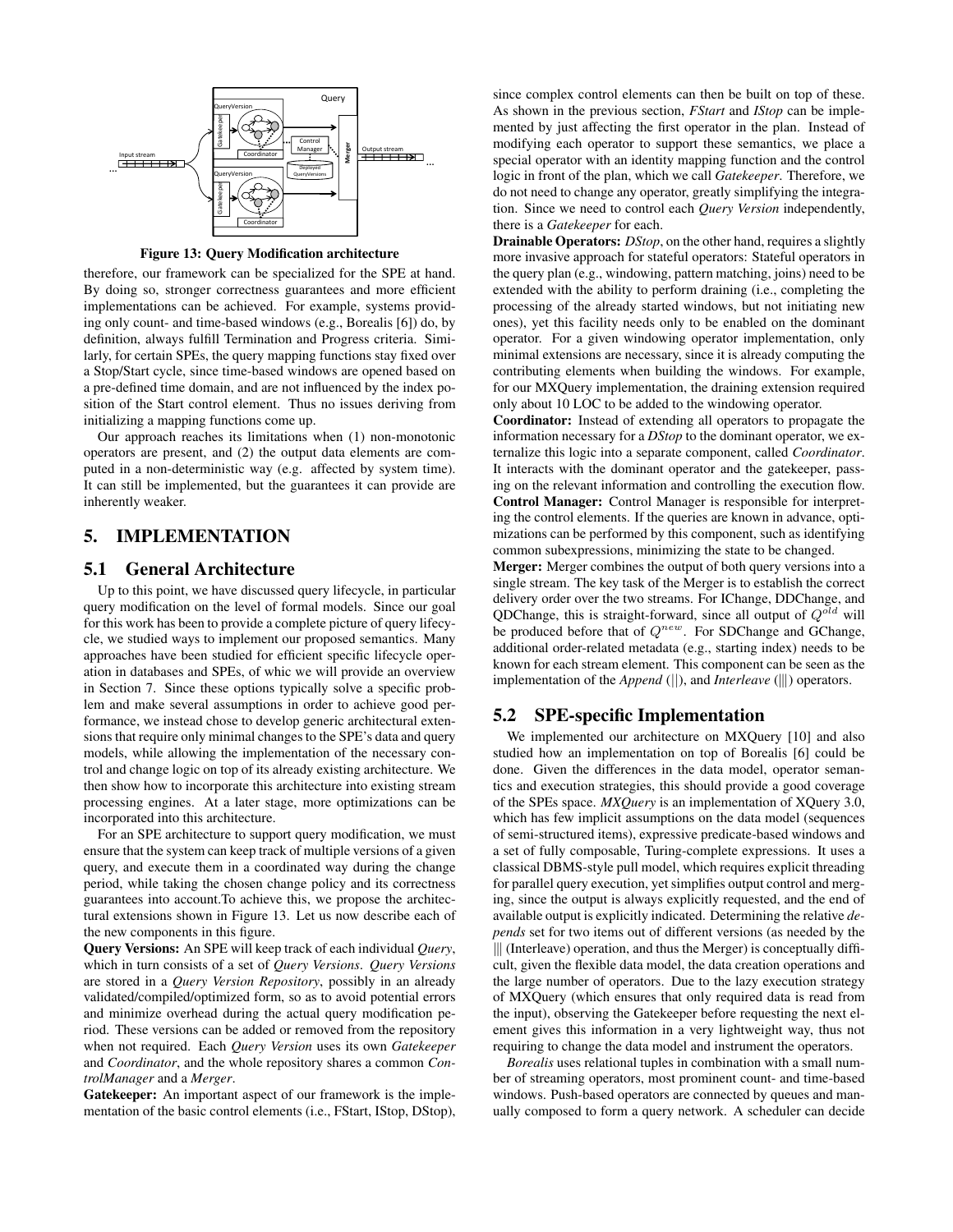how to prioritize certain operators. This form of coupling simplifies parallel execution, but makes it harder to determine when all output for a given input has been produced, so that a switch can be performed. This limitation can be overcome by instructing the scheduler to prefer operators which are connected to closed or draining Gatekeeper. When operators cannot process any more, the scheduler can detect this, and indicate it to the Merger. Computing the *depends* set for the  $\parallel \parallel$  operation is simple, since aggregates on windows will assign the maximum contributing timestamp to the produced tuple, which correspond to the order-by-end semantics of the window model.

# 6. EXPERIMENTS

Our experiments were performed on a system with an Intel Core2 Duo, 2.66 Ghz, 4 GB RAM, running Windows 7, Java 6 (both 32 bit). We ran two sets of experiments on top of MXQuery [10]: (1) A synthetic data/query set to perform a sensitivity analysis for stateful operators. (2) A Linear Road Benchmark [9] implementation to study the impact of change on complex queries under strict time constraints.

# 6.1 Sensitivity Analysis for Stateful Operators

Our sensitivity analyis focuses on the behavior of stateful operators, since stateless operators will have a negligible effect on change performance. MXQuery uses a predicate-based window operator which can conveniently be used to express complex windows constructs, including count- and application time-based windows [10]. We study the impact of *window size*, and *window slide* on *performance*, *correctness criteria*, and *cost*. Both versions of our query compute a sum over count-based windows, since this provides a clear way to define the workload and the expected results. The input data consists of a sequence of 2000 XML elements containing an integer payload, which are fed to the system as fast as it could consume it. The change control element is inserted after 1000 data items, ensuring that the system has reached a steady state in terms of open windows and also has enough input to complete the change. All measurements were repeated 100 times. For performance we took the averages, for correctness we checked across all these runs that we always saw the same results. Since standard deviation on all results was small, we do not report it explicitly.

### *6.1.1 Response Time*

In the first experiment, we vary the window size of  $Q^{new}$  between 10 and 100 elements, while keeping that of the  $Q^{old}$  at 50. Both queries are using a slide of 1, providing a significant overlap amount the windows. As Figure 14 shows, the different impact of window size on the response times (time between the last element of  $Q^{old}$  and the first element of  $Q^{new}$ ) is quite profound for the various methods: For *IChange* and *DChange*, the response time is linear to the size of the new window (from 1.7 msec at WS=10 to 22.6 msec at WS=100), as processing of  $Q^{new}$  only starts when  $Q^{old}$  has ended, and the processing time is proportional to the number of input items in a window. For *QDChange*, the response time is 0.2msec for window sizes of  $Q^{new}$  that are smaller than or equal to 50, since the output of  $Q^{new}$  would have been produced earlier, and needs to be held up until  $Q^{old}$  finishes. Once  $Q^{new}$  has window sizes bigger than that of  $Q^{old}$ , the same trend as for IChange is visible, because now the size of the new window dominates. The additional cost of synchronization between  $Q^{old}$  and  $Q^{new}$ causes response times to increase somewhat faster. For *SDChange*, smaller windows of  $Q^{new}$  mean that the output of  $Q^{new}$  needs to be produced before the output of  $Q^{old}$ , yielding a negative response time for the smaller values, e.g. -7 msec for WS=10. As the win-



dow size of  $Q^{new}$  increases, the response time increases, showing values similar to *QDChange* for WS greater than 50. *GIChange* shows "perfect" response times (3 microseconds), since  $Q^{old}$  is kept producing until  $Q^{new}$  can produce output, then it is terminated immediately. *GDChange* uses the same approach, but drains  $Q^{old}$ , thus showing a "negative" response time of around 10 msec, slightly more than cost of producing windows of  $Q^{old}$ , as the two queries run in parallel and need to be coordinated.

### *6.1.2 Correctness*

We measure correctness by creating the reference streams according to the definition in Section 3.2.1 and compare the outputs against it. Figure 15(a) shows that there is constant loss (49 expected elements) for *IChange* and *DDChange*, corresponding to the loss of a complete  $Q^{old}$  window until  $Q^{new}$  picks up. *QDChange*, *SDChange*, and *GDChange* do not show any loss, since the draining of  $Q^{old}$  and the starting of  $Q^{new}$  are balanced to avoid this. *GIChange* has loss proportional to the size difference of the new window and old window, since  $Q^{old}$  receives an *IStop* as soon as the first output of  $Q^{new}$  is available, discarding the last window of  $Q^{old}$ . For disorder (Figures 15(b) and(c)) we also see the expected results: *IChange*, *DDChange*, and *GIChange* never cause any disorder, since no overlapping results are produced. *QDChange* produces results out of stream order if the window size of  $Q^{new}$  is smaller. The number of errors is proportional to the difference in window size (e.g., 39 at WS=10), since as many "smaller" windows are produced (due to the slide of 1) before the completion of  $Q^{old}$  and need to be delayed to maintain query order. In turn, *SD*-*Change* shows the same behavior in respect to items out of query order, while *GDChange* has has a number proportional to the window size of  $Q^{old}$ , as it drains it after the start of  $Q^{new}$ . We only see duplicates (i.e, exact same input to a pair of results from both versions) when the window of size of  $Q^{new}$  is the same as that of  $Q^{old}$  and the change method is *GDChange*. Nonetheless it should be noted that both *GIChange* and *GDChange* produce additional results (with different inputs), both by the overlap of mapping functions and the output produced by  $Q^{old}$  while "waiting" for output from  $Q^{new}$  (which is not part of the reference stream).

### *6.1.3 Cost*

The different change methods also have a different runtime overhead. In our measurements, we focused on the CPU cost, since the actual memory overhead depends on how an SPE supports the sharing of items, queues, etc. For all methods, we measured the CPU time of the main thread over the whole experiment execution as well as the use of any helper threads required to perform parallel query execution. The cost of the main thread is almost the same for all methods, thus we just show the results for the helper thread in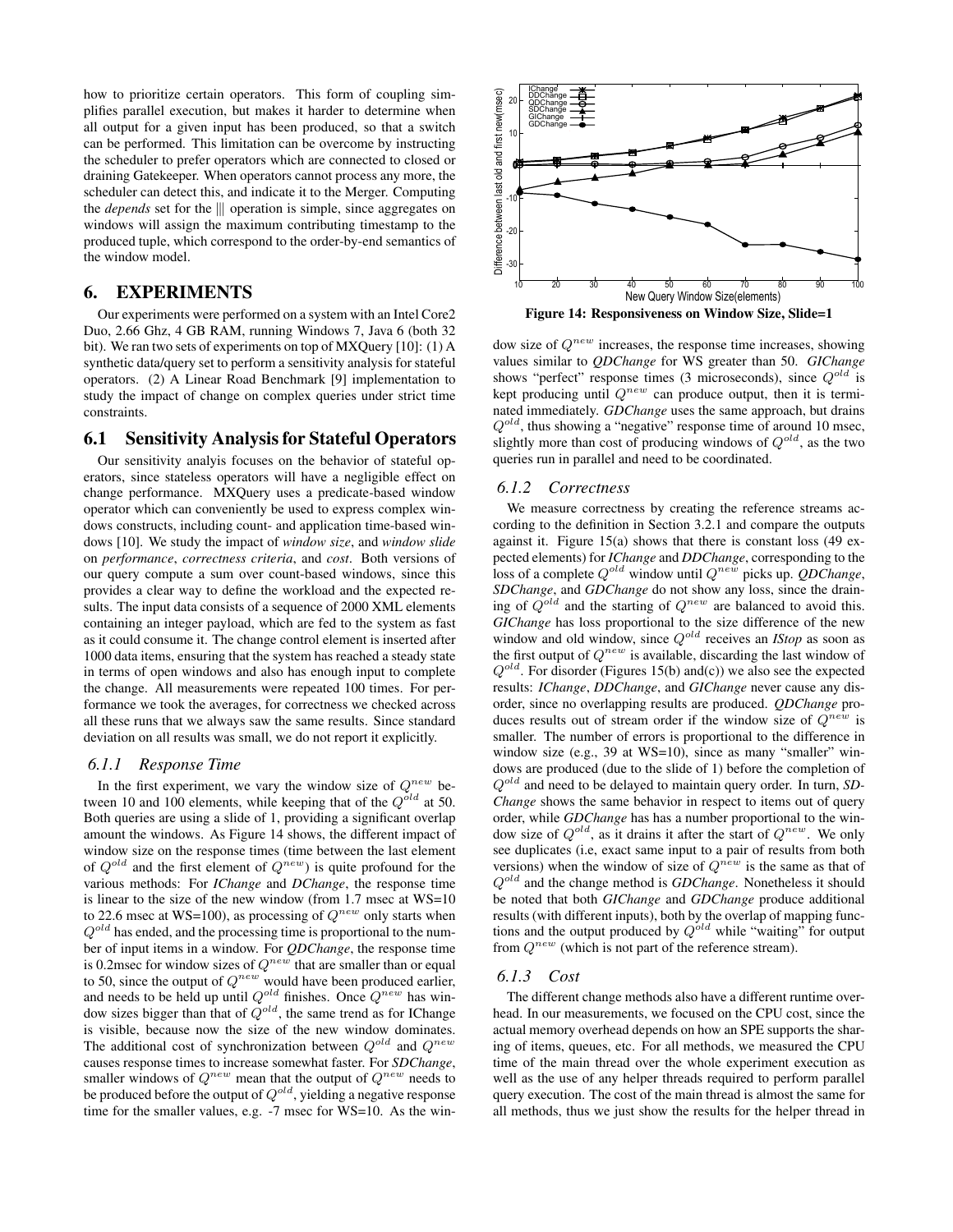



Figure 16: CPU cost on Window Size, Slide=1

Figure 16, measured in milliseconds of CPU time. Since *IChange* and *DDChange* do not execute both versions in parallel, there is obviously no cost for them. *SDChange* and *QDChange* always produce the reference output, so the relative cost stays the same. For *GIChange* and *GDChange*, additional output of  $Q^{old}$  is produced while waiting for output of  $Q^{new}$ , therefore we see a higher cost in general and an increase with the window size of  $Q^{new}$ . In our implementation, *GIChange* is slightly more expensive, since it computes output that might be discarded, while *GDChange* avoids that.

# 6.2 Other Experiment Results

We also performed tests with different slides and different relative positions of the change elements. The results showed the expected results. The bigger the slide and thus the smaller the overlap, the fewer correctness problems occur. If there are only tumbling windows, placing the change at the window change resulted in error-free results for all methods.

Multiple changes performed in decreasing distance did not influence each other as long as draining areas of earlier query versions did not overlap with the start of later versions. As soon as this overlap started, we would observe both additional overhead (due to a higher number of version executed in parallel) as well as duplicates and disorder.

Finally, we also tested the different change methods on the Linear Road Benchmark [9] workload, in particular on the Accident Segment query. There are several differences compared to the synthetic workload: (1) The query is significantly more complex, using multiple nested windows with predicates, grouping inside windows and parallel aggregation. (2) Data arrives using a specific timing (3) Results are expected within 5 seconds. Yet the observed results closely mirrored what we had seen on the synthetic data, with a slightly bigger impact on the arrival timing and window slide on the delays. In addition, our architecture extensions did not create a significant overhead when no change was happening.

| Important                               | <b>Irrelevant</b>                                                       | Method          |
|-----------------------------------------|-------------------------------------------------------------------------|-----------------|
| Runtime<br>Resources,<br>Implementation | Loss, Response Time                                                     | <b>IChange</b>  |
| Overhead                                |                                                                         |                 |
| Loss, Query Order                       | Response Time                                                           | ODChange        |
| Loss, Stream Order                      | <b>Response Time</b>                                                    | <b>SDChange</b> |
| Response Time, Du-<br>plicates          | Runtime Resources, Imple-<br>mentation Overhead, Loss                   | GIChange        |
| Response Time, Loss                     | Runtime Resources, Imple-<br>mentation Overhead, Dupli-<br>cates, Order | GDChange        |

Table 2: Change Method Decision Matrix

### 6.3 Summary and Guidelines

The results of the conceptual as well as the experimental analysis give a fairly clear answer to when to use which change method, given that there cannot be a single winner which fulfills all criteria. We have summarized the tradeoffs in Table 2. Generally speaking, achieving zero loss and low response time incur additional implementation complexity and runtime overhead. So if neither of them is required, using *IChange* is viable in environments like sensor networks (due to limited resources) or complex query processors (due to the implementation effort). When loss must be avoided, but response time is less critical, *QDChange* and *SDChange* are the most suitable. The order that is expected during the change then determines which of them to use. Finally, Graceful Changes address Response Time, trading it off with higher resource usage. Among them, *GIChange* should be chosen if loss is tolerable, while *GDChange* should be preferred if it is not tolerable. *DDChange* is suitable only in very rare circumstances, since it does not provide stronger guarantees than IChange and requires drain support, In addition, it does not always guarantee the same results as the other change methods on  $Q^{new}$ , since the *start position* of the new mapping function is set at the end of the drain area, and not at the change element position as in all other approaches.

### 7. RELATED WORK

The basic vision for dynamic modification of continuous queries (CQ) was first put forth by the Borealis project [6]. The Borealis approach, however, is much more restricted: It focuses on specific operators (such as windows) with specific changes (slide or size) instead of allowing arbitrary changes on queries. No formal semantics of change are given, and the architecture ties its strategies to system time and execution speed. To our knowledge, this approach has never been implemented.

The use of control elements has been inspired by the punctuationbased stream processing work of Tucker et al. [24], yet with different semantics. In that work, data streams are annotated with punctuations to mark the end of a subset of data in the stream, which are then exploited for optimizations.

Query modification shares a lot of challenges and solutions with